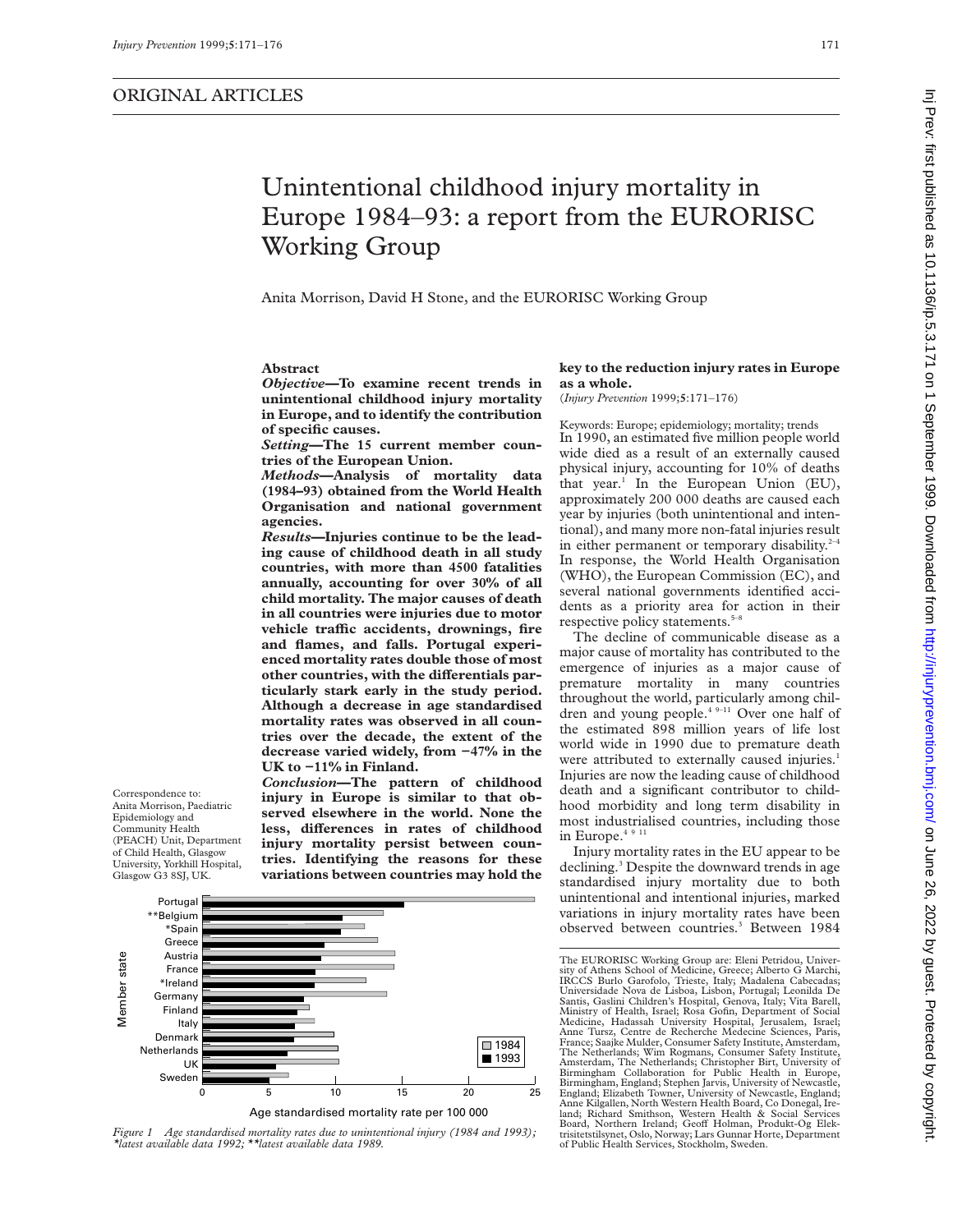

*Figure 2 Age standardised mortality rates due to unintentional injury from 1994 to 1993.*

and 1993, all age injury mortality rates reported in Finland, Portugal, and France were almost double those in the UK, Netherlands, and Sweden. This paper examines the trends in childhood injury mortality in the 15 countries currently members of the EU (1984–93), with special reference to the contribution of specific injury causes.

# **Methods**

The EURORISC (European Review of Injury Surveillance and Control) project is funded by the EC as a concerted action that brings together 16 experts from nine European countries. In the first phase of the project one of the main aims was to establish the contemporary epidemiology of injury in the 15 countries currently members of the EU. These countries are Austria, Belgium, Denmark, Finland, France, Germany, Greece, Ireland, Italy, Luxembourg, Netherlands, Portugal, Spain, Sweden, and the UK.

Data on injury mortality were obtained from the WHO for the 15 study countries. National agencies are required to submit their national mortality data annually to the WHO. Data are presented according to sex, age, and cause of death. In the study countries mortality data were collected as part of routine vital registration. Deaths were recorded by date of occurrence, except in the UK where deaths were recorded by date of registration. Almost all deaths were medically certified in the study countries, although there are differences in the number of deaths occurring in hospitals or other medical establishments and the proportion of deaths where an autopsy was performed. In 11 study countries the coding procedure was centralised and decentralised in four countries.

For the purpose of this paper, the analysis was confined to children 0–14 years who died between 1984 and 1993 with cause of death codes E800–949 of the ninth edition of the *International Classification of Diseases* (ICD-9). These codes include deaths from all unintentional injuries: motor vehicle traffic accidents, other transport accidents, drownings, fire and flame related injuries and falls, among others. Data for the period 1984 to 1993 were available for 12 of the 15 study countries. The latest published data for Spain and Ireland were for 1992, and for Belgium 1989. The numbers and rates for these three countries are based on data from 1984 to the latest available year.

To allow comparisons between countries, age standardised mortality rates were calculated for 0–14 year olds (using two age categories 0–4, 5–14 years) employing the direct method with reference to the world standard population,<sup>12</sup> using annual population figures obtained from the WHO. Deaths which occurred in Luxembourg were included in the Europe-wide totals but were excluded from the country-by-country analysis due to the small number of injury deaths experienced annually in that country. Linear regression was then used to represent the linear component of the mortality profile over the study period with a baseline of 1984. Three statistics are presented: the adjusted  $R^2$ , the gradient of the linear model (regression coefficient B), and the associated p value. The adjusted  $R^2$  shows the extent to which the two variables are related and is expressed as a percentage. The regression coefficient is the per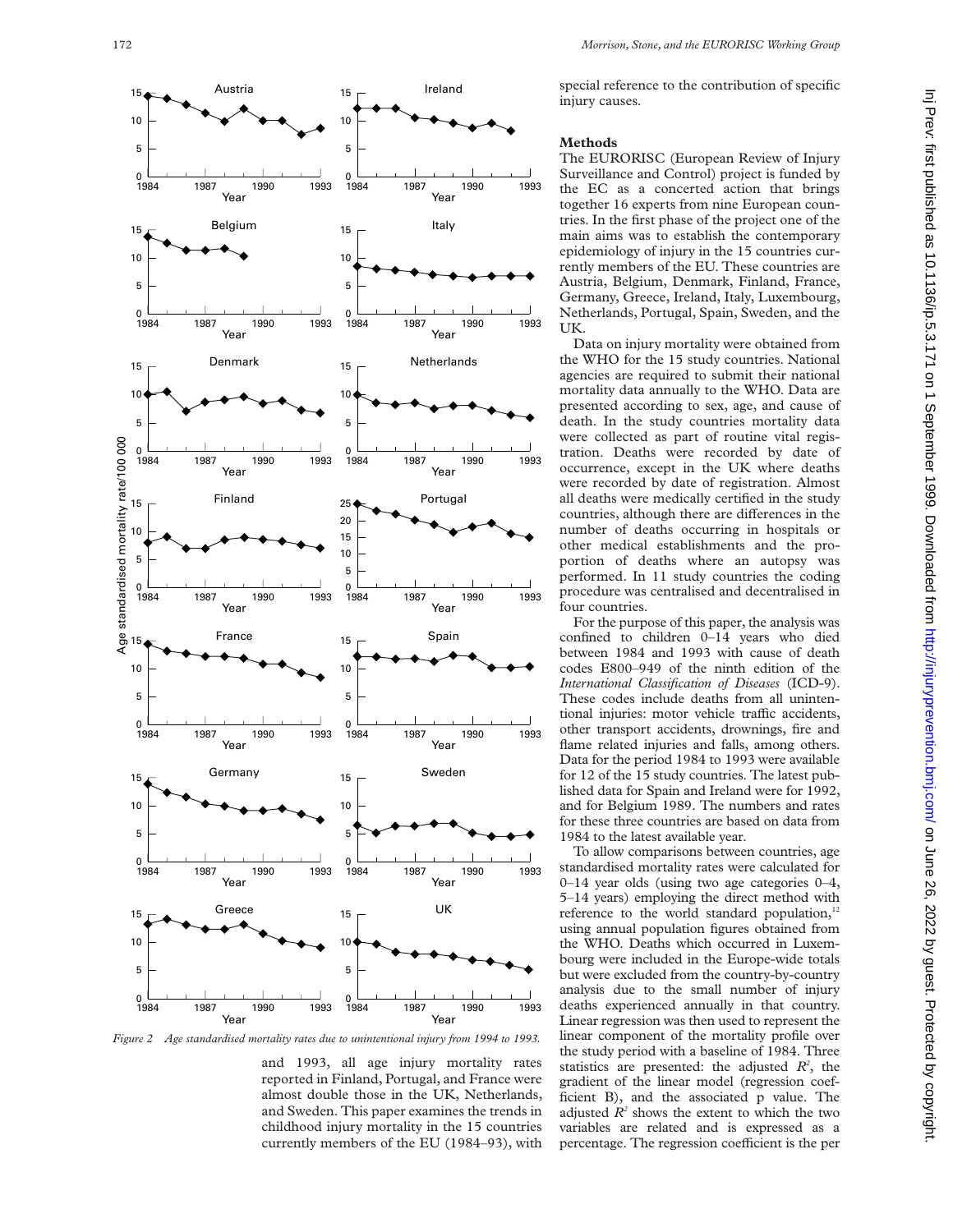*Table 1 Number of injury deaths, injury mortality rates, and age standardised injury mortality rates for the EU population aged 0–14 years, by European country, 1984–93 (unless otherwise stated). Ranked by % decrease in age standardised mortality rate*

|             |                 | 1984                          |                                                   |                 | 1993                          |                                                   | % Change in age                           |                                                   |                       |
|-------------|-----------------|-------------------------------|---------------------------------------------------|-----------------|-------------------------------|---------------------------------------------------|-------------------------------------------|---------------------------------------------------|-----------------------|
| Country     | No of<br>deaths | Mortality rate per<br>100 000 | Age standardised<br>mortality rate per<br>100 000 | No of<br>deaths | Mortality rate per<br>100 000 | Age standardised<br>mortality rate per<br>100 000 | standardised<br>mortality rate<br>1984-93 | Adjusted $R^2$ (%)<br>(regression<br>coefficient) | Associated p<br>value |
| UK          | 1103            | 10.0                          | 10.2                                              | 599             | 5.3                           | 5.4                                               | $-47$                                     | $92(-0.5)$                                        | < 0.01                |
| Germany     | 1233            | 12.9                          | 13.8                                              | 970             | 7.3                           | 7.6                                               | $-45$                                     | $89(-0.6)$                                        | < 0.01                |
| France      | 1565            | 13.8                          | 14.4                                              | 899             | 8.1                           | 8.5                                               | $-41$                                     | $93(-0.6)$                                        | < 0.01                |
| Portugal    | 556             | 23.1                          | 24.9                                              | 255             | 13.8                          | 15.1                                              | $-39$                                     | $81(-0.9)$                                        | < 0.01                |
| Austria     | 195             | 13.9                          | 14.5                                              | 125             | 8.9                           | 8.9                                               | $-39$                                     | $78(-0.7)$                                        | < 0.01                |
| Netherlands | 279             | 9.7                           | 10.1                                              | 174             | 6.2                           | 6.3                                               | $-38$                                     | $76(-0.3)$                                        | < 0.01                |
| Ireland     | 126             | 12.0                          | 12.3                                              | $74*$           | 7.9                           | 8.3                                               | $-33$                                     | $85(-0.5)$                                        | < 0.01                |
| Greece      | 262             | 12.4                          | 13.2                                              | 156             | 8.6                           | 9.1                                               | $-31$                                     | $79(-0.5)$                                        | < 0.01                |
| Denmark     | 89              | 9.3                           | 9.8                                               | 61              | 6.9                           | 6.8                                               | $-31$                                     | $28(-0.2)$                                        | 0.065                 |
| Belgium     | 251             | 13.2                          | 13.6                                              | 184+            | 10.2                          | 10.5                                              | $-23$                                     | $80(-0.6)$                                        | 0.010                 |
| Sweden      | 97              | 6.4                           | 6.4                                               | 81              | 5.0                           | 5.0                                               | $-22$                                     | $32(-0.2)$                                        | 0.048                 |
| Italy       | 935             | 8.1                           | 8.4                                               | 586             | 6.6                           | 6.7                                               | $-20$                                     | $84(-0.2)$                                        | < 0.01                |
| Spain       | 1028            | 11.3                          | 12.2                                              | $692*$          | 9.7                           | 10.4                                              | $-15$                                     | $52(-0.2)$                                        | 0.017                 |
| Finland     | 76              | 8.0                           | 8.0                                               | 69              | 7.1                           | 7.1                                               | $-11$                                     | 8(0)                                              | 0.578                 |

\*Latest available data 1992; †Latest available data 1989.

*Table 2 Principal causes of death due to injury in European children 0–14 years (1984–93)*

| Injury cause                    | No (%)       |  |  |  |
|---------------------------------|--------------|--|--|--|
| Motor vehicle traffic accidents | 27 772 (45)  |  |  |  |
| Drownings                       | 7105(12)     |  |  |  |
| Fire and flames                 | 3602(6)      |  |  |  |
| Falls                           | 3159(5)      |  |  |  |
| Other transport accidents       | 1462(2)      |  |  |  |
| Other/unknown                   | 18 607 (30)  |  |  |  |
| Total                           | 61 707 (100) |  |  |  |

unit change in the age standardised mortality rate and the p value indicates the significance of the relationship. The level of statistical significance was set at  $p \le 0.05$ .

### **Results**

Over 1.3 million residents of the 15 current EU member states died as a result of an unintentional injury over the study period.<sup>3</sup> Of these, 61 707 (5%) were children aged 0–14 years, of whom 64% were male. Deaths due to unintentional injury accounted for over 30% of all childhood mortality.

All study countries experienced a decrease in age standardised injury mortality rates over the study period (figs 1 and 2). With two exceptions (Denmark and Finland), study countries experienced significant linear decreases in age standardised mortality due to unintentional injuries between 1984 and 1993 (or latest available year) (table 1). Denmark and Finland experienced non-linear decreases



Figure 3 Age standardised mortality rates due to motor vehicle traffic accidents (1984 *and 1993); \*latest available data 1992; \*\*latest available data 1989.*

in rates. However, the proportional decreases in age standardised injury mortality observed over the study period varied markedly between countries. Decreases were greatest in the UK (−47%), Germany (−45%), and France (−41%); Spain (−15%) and Finland (−11%) experienced the smallest proportional decreases with rates declining by less than one fifth.

There were marked differences in rates between countries in both 1984 and 1993 (or the latest available year). The difference between Portugal and other countries was particularly striking early in the study period, and Portugal continued to experience rates substantially higher than most other study countries in 1993. This occurred despite a general decrease in age standardised rates, and a lessening of the gap between Portugal and other countries. Portugal excepted, Belgium and Spain experienced the highest rates by the end of the study period. (However, it should be noted that the latest available mortality data for Belgium as a whole were for 1989.) Sweden had the lowest rates of age standardised mortality in both 1984 and 1993.

## CAUSES OF INJURY

Over the study period almost half of injury deaths in children were due to motor vehicle traffic accidents (table 2). Drowning was the second most frequent cause of death (12%), followed by fire and flame related injuries (6%), falls (5%), and other transport accidents (2%). Injuries classified as "other" include deaths from poisoning and ingestions, suffocation, choking, cutting and piercing injuries, firearms, and adverse effects to medication, as well as a miscellaneous group. A decrease in age standardised mortality rates was observed for all four major causes: motor vehicle traffic (−34%), drownings (−32%), falls (−32%), and fire and flames (−17%).

# *Motor vehicle traffic*

A total of 27 772 children (65% male) died as a result of a motor vehicle traffic accident, accounting for 45% of all childhood deaths due to injury. With one exception (Spain), all study countries experienced a decrease in age standardised rates. Portugal had the highest rates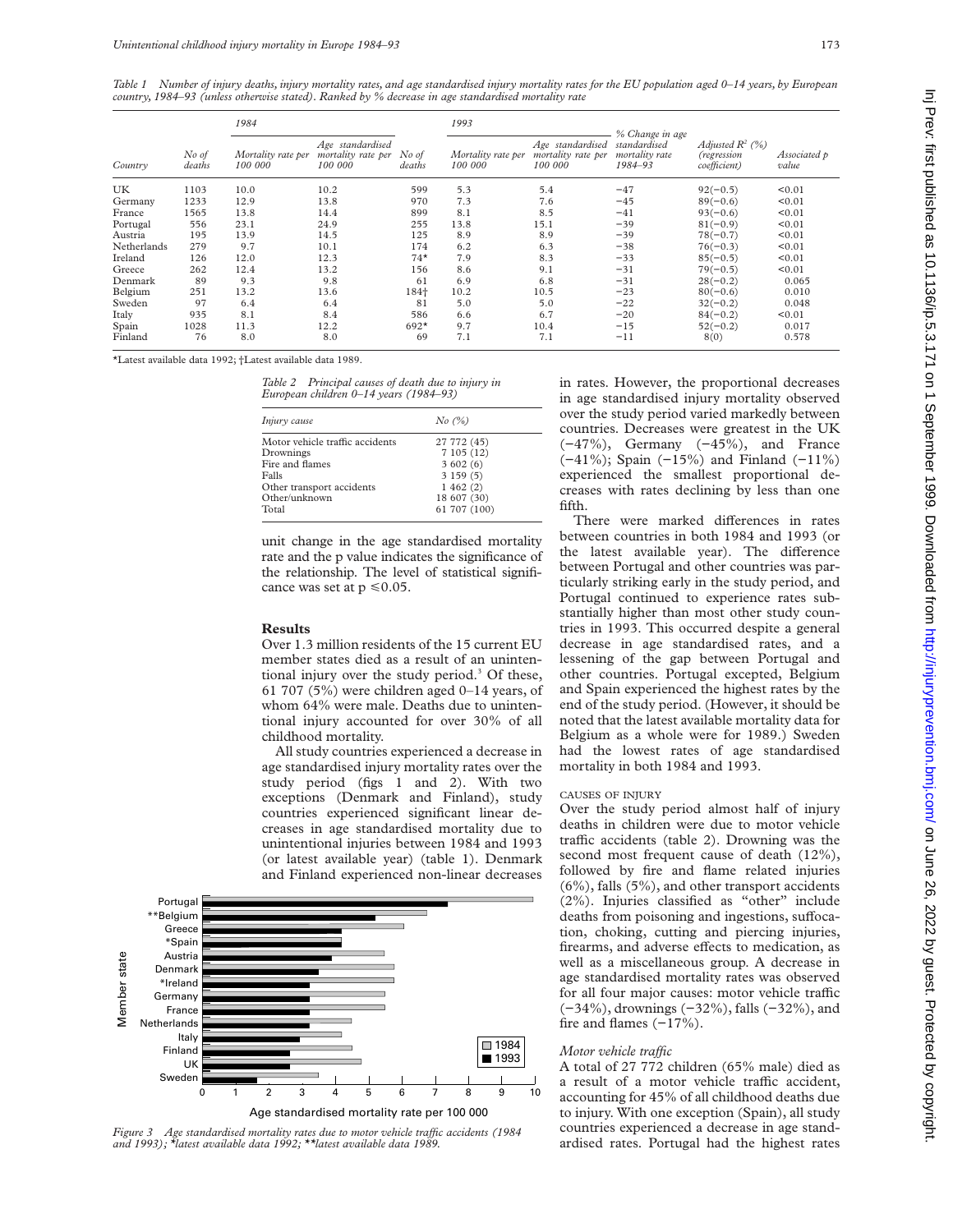

*Figure 4 Age standardised mortality rates due to drowning (1984 and 1993); \*latest available data 1992; \*\*latest available data 1989.*



*Figure 5 Age standardised mortality rates due to fire and flames (1984 and 1993); \*latest available data 1992; \*\*latest available data 1989.*



*Figure 6 Age standardised mortality rates due to falls (1984 and 1993); \*latest available data 1992; \*\*latest available data 1989.*

throughout the study period, double those observed in most other countries by 1993 (fig 3). In Spain, the same rate was observed in 1984 and 1992. Sweden had the lowest mortality rates due to motor vehicle traffic accidents both at the beginning and the end of the study period.

Sweden also experienced the largest proportional decline in rates over the study period, with rates falling by over a half (−54%). Large proportional declines were observed in the UK  $(-47\%)$ , Ireland  $(-44\%)$ , Finland (−43%), Germany (−41%), France (−41%), and Denmark (−39%). With the exception of Spain (0%), the remaining countries experienced smaller proportional declines  $(-24$  to  $-31%$ ).

# *Drownings*

A total of 7105 children (58% male) died as a result of drowning or submersion over the study period. Most countries experienced a decline in mortality due to drowning, with some notable exceptions: Sweden, Finland, and Denmark had higher rates in 1993 than in 1984 (fig 4). Portugal had substantially higher age standardised mortality rates early in the study period, but experienced a sharp decline in the late 1980s. By 1993, Finland, Austria, and Sweden had the highest rates of mortality due to drowning.

The largest proportional decrease in age standardised mortality rates over the study period occurred in Portugal (−68%). Most other countries, however, also experienced substantial decreases in rates: Italy (−52%), France (−49%), Belgium (−42%), Spain (−39%), the UK (−29%), Austria (−28%), the Netherlands (−26%), Ireland (−25%), Germany  $(-12\%)$ , and Greece  $(-10\%)$ . Three countries experienced increases in rates: Finland (+220%), Sweden (+43%), and Denmark (+7%). The proportional rise in deaths due to drowning seems remarkably high for Finland. However, it should be noted that the numbers are relatively small: 16 children drowned in Finland in 1993 compared with six in 1984.

## *Fire and flames*

Over the study period, 3602 children (53% male) died as a result of injuries sustained due to fire and flames. The majority of countries experienced a decline in these mortality rates (fig 5). Higher rates were observed in Denmark, Sweden, and Italy in 1993 than in 1984. The highest mortality rates were experienced in Ireland, Portugal, and the UK, in both 1984 and 1993.

The largest proportional decreases were observed in Finland (−77%) and Austria (−75%). Smaller proportional increases occurred in Greece (−50%), the Netherlands (−40%), Belgium (−39%), Ireland (−34%), the UK (−27%), Portugal (−13%), Germany (−11%), France (−10%), and Spain (−8%). Large increases in rates occurred in Sweden and Denmark, and a smaller increase was observed in Italy. Again, these were due to the small numbers of deaths: in Denmark no deaths due to fire and flames were recorded in 1984 compared with six deaths in 1993, while in Sweden two deaths were recorded in 1984 compared with six in 1993.

#### *Falls*

A total of 3159 children (66% male) died as a result of a fall over the study period. As with other injury types, most countries enjoyed a decrease in mortality due to falls (fig 6). However, Belgium had a higher rate in 1989 than in 1984, Sweden had a higher rate in 1993 than in 1984, and France had the same rate in both 1984 and 1993. In 1984, the highest age standardised rates were observed in Portugal, although a sharp decline in falls mortality was observed in the 1980s. Austria experienced high rates of mortality due to falls in both 1984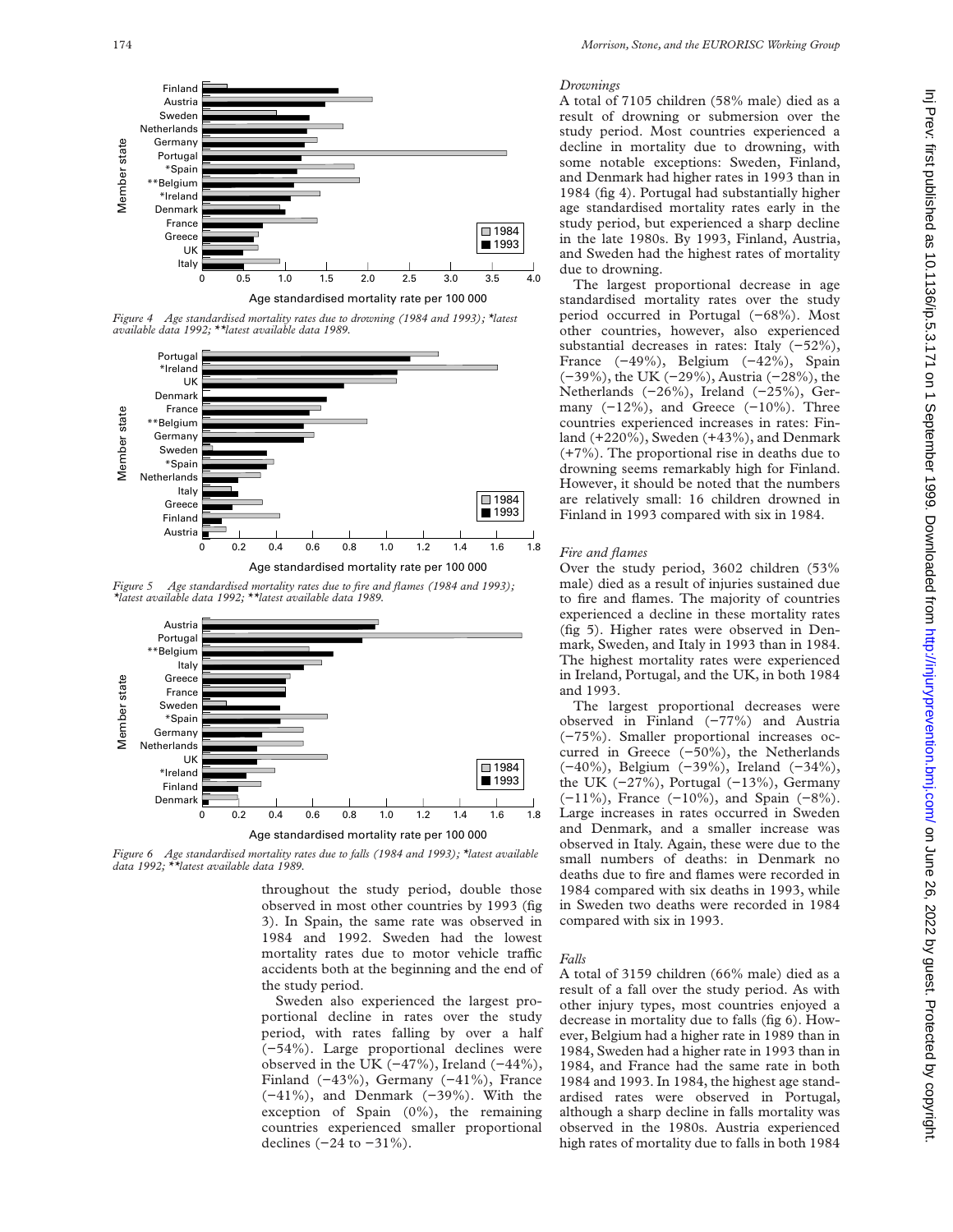and 1993, and had the highest rate in the EU by 1993.

The largest proportional decreases in age standardised falls mortality occurred in Denmark (−83%), the UK (−57%), Portugal (−50%), the Netherlands (−47%), Ireland (−42%), Germany (−41%), and Finland (−38%). Smaller proportional decreases were observed in Italy (−15%), Greece (−7%), and Austria (−3%). Proportional increases occurred in Sweden (+225%) and Belgium (+22%). Again, the numbers are small.

# **Discussion**

The pattern of childhood injury observed in the study countries is similar to that observed elsewhere in the world. A disproportionate number of males were injured for each of the four leading causes of death. Sex differences in injury rates have been well documented both within and outwith the EU. Epidemiological studies from Denmark, the UK, Australia, New Zealand, and the United States have reported a male excess in childhood injury deaths.<sup>13-16</sup> Similarly, studies of specific injury causes have shown a disproportionate number of male deaths. $16-18$ 

Decreases in age standardised child injury mortality rates were observed for all causes, in all study countries, and for each of the four leading causes in most study countries between 1984 and 1993. However, there were marked variations between countries, with age standardised mortality rates decreasing at different rates in each country. The reasons for these declines, and the differences in the rates of decline, are unknown.

Portugal experienced injury mortality rates substantially higher than other countries for three of the four major injury causes (motor vehicle traffic accidents, drownings, and falls) in 1984, and two of the four major injury causes (motor vehicle traffic accidents and fire and flames) in 1993. Ireland had the highest rate of age standardised mortality due to fire and flames in 1984, and Portugal experienced the highest rate in 1993. In 1993, Austria experienced the highest rate of mortality due to drowning and falls.

Motor vehicle traffic accidents were the single greatest contributor to childhood mortality in Europe, as they are in many other countries of the world.17–20 Although motor vehicle mortality rates are generally declining, these injuries continued to account for almost half of injury deaths by the end of the study period. Further analysis of mortality rates with reference to car ownership, patterns of car usage, and population density may be valuable in helping to establish the reasons for differences in rates between countries.

Drowning is a common cause of childhood injury death world wide, particularly among very young children. In the United States and New Zealand, drowning is the leading cause of death in 1–4 year olds, surpassing motor vehicle traffic accidents in their toll.<sup>20 21</sup> Perhaps surprisingly, age standardised mortality rates due to drowning were generally higher in

northern European countries than in some southern European countries (notably Italy and Greece), despite the possibility that children in hotter climates may play close to water more frequently. The present study suggests that age standardised mortality rates due to drowning have declined over the study period in most study countries.

Deaths due to fire and flame related injuries declined in most study countries. Where increases were observed, the numbers of such injuries were small. This is reflected in studies from elsewhere. In Victoria, Australia, a 50% reduction in childhood fatalities due to burns and scalds was observed between 1970 and 1994.<sup>22</sup> In the United States, age adjusted rates of fire and burn mortality decreased by 33% between 1985 to 1995 for all ages.<sup>16</sup> None the less, fire and flame related injuries remain a cause of concern, with recent research studies highlighting the disproportionate number of children and the elderly injured or killed in residential fires.<sup>23-25</sup>

Child injury mortality due to falls has also declined in most countries. Where proportional increases in age standardised mortality rates were observed, the numbers were small. Falls are, however, more commonly associated with non-fatal injury, including head injuries and fractures, and have been identified as the major cause of hospitalisation and emergency room attendance. $26\frac{27}{27}$ 

While mortality rates are useful in describing the epidemiology of childhood injury and can be used as indices for priority setting and the monitoring of trends, they also have several limitations. Childhood deaths are rare events, representing only the very tip of the injury iceberg. The inclusion of valid and reliable data on non-fatal injuries would provide a much sounder basis upon which to assess injury incidence and to evaluate the effectiveness of injury control interventions. However, such morbidity data are not universal, and are rarely comparable.

Moreover, comparing and interpreting injury mortality rates can be problematic due to the differences in coding in each country. Despite the use of a standard classification system, differences in the interpretation of coding procedures may vary. For example, while most countries adhere to the United Nations standard definition of a motor vehicle accident death (occurring within 30 days of the crash), by 1997 France and Portugal had not adopted this definition. Misclassification of intent may also result in spurious international differences. WHO data show that rates of intentional injury varied between 4.1/100 000 in Portugal and 0.2 per 100 000 in Ireland in 1993 (or the latest available year). The proportion of all injuries classified as intentional varied between 3% and 20%. We plan to investigate this further in future EURORISC analyses. A European-wide agreed code of practice for collecting, recording, analysing, and presenting child injury data (both fatal and non-fatal) would facilitate valid and reliable comparisons between countries. A major advance has occurred recently with the publication of a